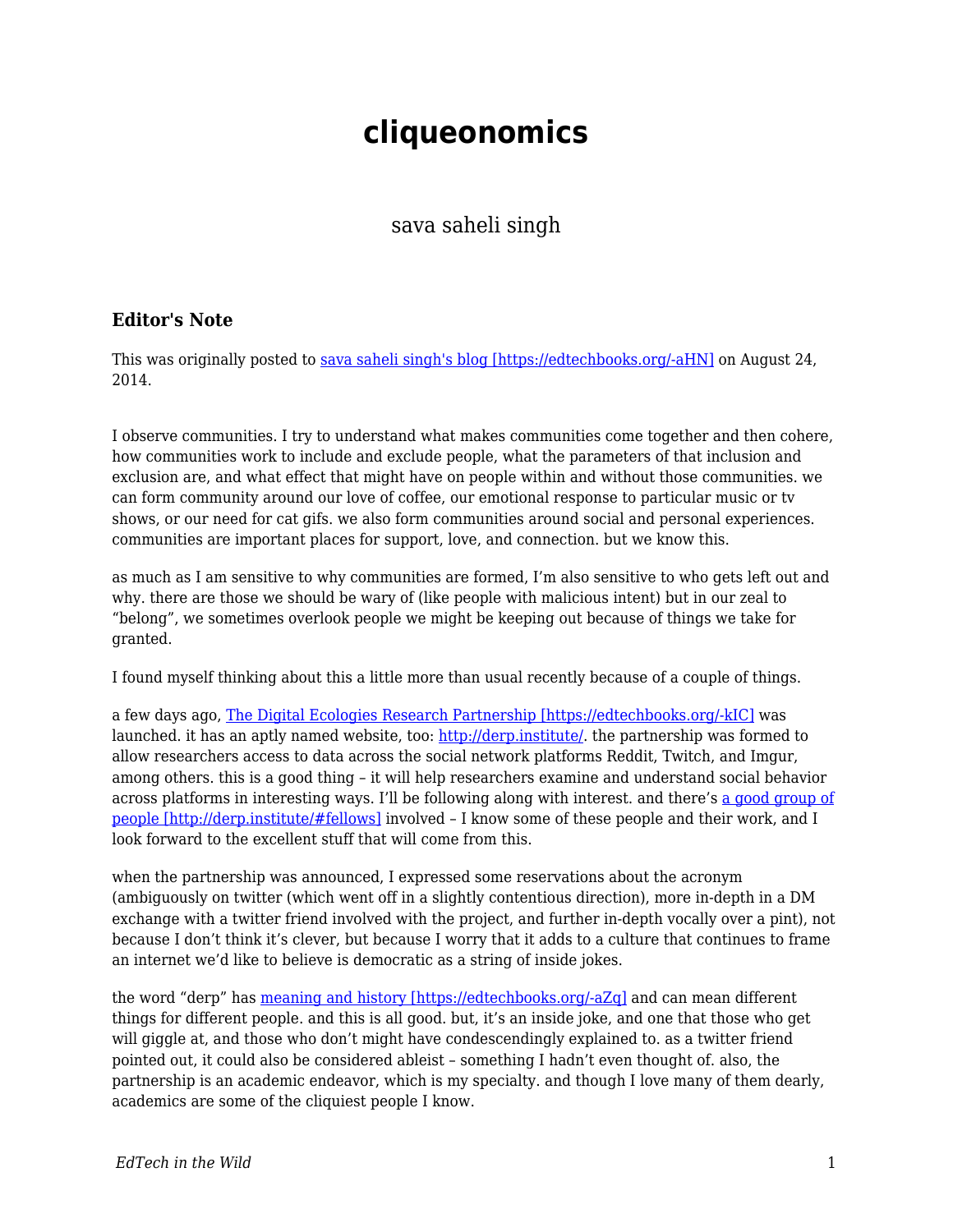there's also been a recent proliferation of [TinyLetter \[http://tinyletter.com/\]](http://tinyletter.com/) newsletters. to be fair, I subscribe to a couple. I used to subscribe to more but I found myself not reading most of them because of the volume of email I deal with, and there are some I won't subscribe to because I already get enough of their particular brand of cleverness on twitter. in some ways, these newsletters seem like a nostalgic adoption of an older form of community communication like listservs or usenet; in other ways, they seem like a way to create a more captive audience now that the popular platforms seem to be on the verge of being drowned out by the noise of mass adoption; and in yet other ways, they seem to be a way to create new forms of community, both inclusive and thus possibly eventually exclusive – almost secretive communities, shying away from the discoverable spotlight of open social media and search engine results. in a time when there is much discussion of issues surrounding paywalls and net neutrality they feel, somewhat ironically, like a new form of walled, hidden information sharing.

I won't pretend that I'm not privy to some internet in-jokes, and I'm on the periphery of enough cliques to understand some of them or at least recognize when I'm not in on the joke. and I've certainly engaged in behavior that puts me on the inside and has made other people aware of how they aren't part of whatever little internet circlejoke that I'm a part of. but both these examples have made me more aware of how important inclusivity and exclusivity are in communities, and my role in participating in and contributing to one or the other or both. communities are important – they provide safe spaces for people, emotional and intellectual nurturing, a way for us not to feel like we are alone. but we seem to be creating "clique economies" – exclusive clubs for the special few, the practice of which I will call cliqueonomics.

we're forgetting how we're here trying to create a more democratic space. we're forgetting that we're trying to make a place that is safe and accessible to all. we're forgetting how it felt to be on the outside looking in. those of us involved in creating communities need to remember to talk about who we might inadvertently leave out, else one day, we'll find ourselves left out.

## **Notes**

- *as I was writing this, I found [Klint Finley's piece \[https://edtechbooks.org/-Rjw\]](http://techcrunch.com/2014/08/23/why-everyone-is-obsessed-with-e-mail-newsletters-right-now/) on TinyNewsletter that might be of interest.*
- *I wrote [a short paper about online performance and academic identity](http://spir.aoir.org/index.php/spir/article/view/835/pdf) [\[https://edtechbooks.org/-zrj\]](http://spir.aoir.org/index.php/spir/article/view/835/pdf) that might also be of interest.*
- *thank you to [Tim Maughan \[http://www.timmaughanbooks.com\]](http://www.timmaughanbooks.com) for input, editing, and help in coming up with the term "cliqueconomics".*